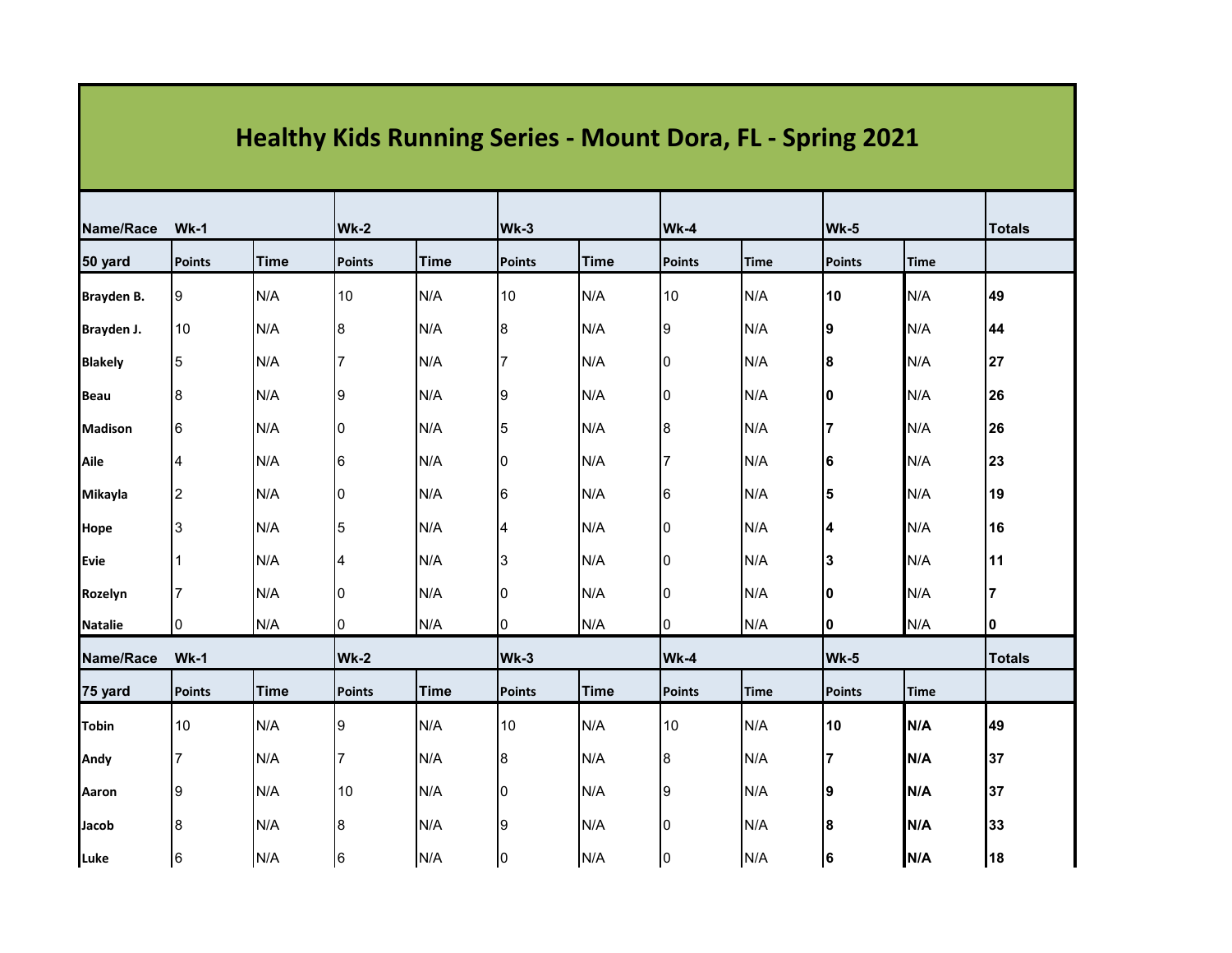| Zoe            | 5             | N/A         | 5              | N/A         | 0             | N/A         | 0             | N/A         | 10            | N/A         | 10            |
|----------------|---------------|-------------|----------------|-------------|---------------|-------------|---------------|-------------|---------------|-------------|---------------|
| Name/Race      | $Wk-1$        |             | <b>Wk-2</b>    |             | Wk-3          |             | Wk-4          |             | Wk-5          |             | <b>Totals</b> |
| 1/4 mile       | <b>Points</b> | <b>Time</b> | <b>Points</b>  | <b>Time</b> | <b>Points</b> | <b>Time</b> | <b>Points</b> | Time        | <b>Points</b> | <b>Time</b> |               |
| Jett           | 9             | 1:39        | 10             | 1:34        | 10            | 1:34        | 10            | 1:32        | 9             | 1:38        | 48            |
| <b>Riley</b>   | 10            | 1:38        | 9              | 1:37        | 9             | 1:36        | 9             | 1:35        | 10            | 1:36        | 47            |
| Declan         | 7             | 1:52        | 17             | 1:53        | 8             | 1:47        | 8             | 1:42        |               | 1:45        | 37            |
| Kayden         | 6             | 1:55        | 6              | 1:55        | 7             | 1:52        | 6             | 2:00        | 16            | 1:50        | 31            |
| <b>Jackson</b> | 8             | 1:43        | 8              | 1:46        | 0             | N/A         |               | 1:43        | 18            | 1:43        | 31            |
| Reed           | 5             | 1:58        | $\overline{5}$ | 1:56        | 5             | 1:58        | 0             | N/A         | 5             | 1:51        | 20            |
| <b>Briella</b> | 4             | 2:00        | 4              | 2:08        | 4             | 2:08        | n             | N/A         | 14            | 2:03        | 16            |
| <b>Sofia</b>   | 3             | 3:04        | $\overline{2}$ | 2:43        | 10            | N/A         | 5             | 2:56        | 13            | 2:36        | 13            |
| <b>Drew</b>    | 0             | 0:00        | 3              | 2:37        | 6             | 1:55        | 0             | N/A         | 10            | N/A         | 9             |
| Name/Race      | $Wk-1$        |             | <b>Wk-2</b>    |             | Wk-3          |             | Wk-4          |             | Wk-5          |             | <b>Totals</b> |
| 1/2 mile       | <b>Points</b> | <b>Time</b> | <b>Points</b>  | <b>Time</b> | <b>Points</b> | <b>Time</b> | <b>Points</b> | <b>Time</b> | <b>Points</b> | <b>Time</b> |               |
| <b>Nora</b>    | 10            | 4:46        | 10             | 4:30        | 10            | 4:23        | 10            | 4:30        | 10            | 4:19        | 50            |
| <b>Nate</b>    | 9             | 6:04        | 8              | 5:55        | 8             | 6:13        | 9             | 5:45        | 19            | 6:13        | 43            |
| Maegan         | 0             | 0:00        | 9              | 5:40        | 9             | 5:52        | 8             | 5:47        | 8             | 7:26        | 34            |
| Aleena         | 0             | 0:00        | 0              | 0:00        | 0             | N/A         | 0             | N/A         | 0             | N/A         | 0             |
| Name/Race      | $Wk-1$        |             | <b>Wk-2</b>    |             | Wk-3          |             | Wk-4          |             | Wk-5          |             | <b>Totals</b> |
| 1 mile         | <b>Points</b> | <b>Time</b> | <b>Points</b>  | <b>Time</b> | <b>Points</b> | <b>Time</b> | <b>Points</b> | <b>Time</b> | <b>Points</b> | <b>Time</b> |               |
| <b>Kelsea</b>  | 10            | 10:10       | 10             | 9:47        | 10            | 10:56       | 10            | 10:56       | 10            | 10:05       | 50            |
| <b>Brock</b>   | 9             | 11:34       | 9              | 12:21       | 9             | 12:59       | 0             | N/A         | Ι9            | 13:20       | 36            |